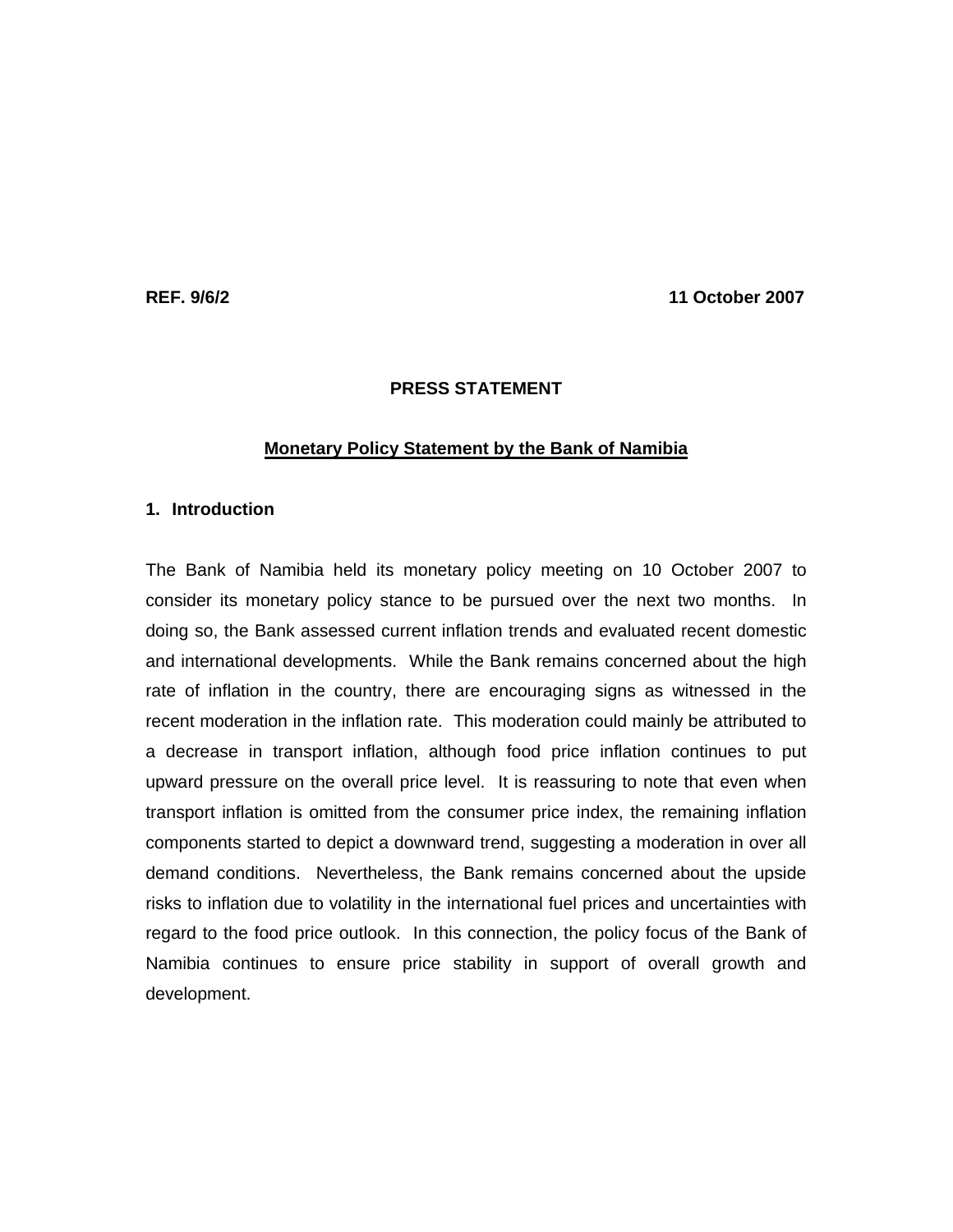#### **2. Developments in the Real Sector**

Developments in the global economy remain relatively satisfactorily with strong growth during the first half of 2007 on the back of robust performance in major emerging market economies, notwithstanding the recent turmoil in the financial markets. There has been a shift away from the US as the key driver of global economic growth, with the major emerging market economies, such as Brazil, Russia, India, China and South Africa (BRICS), estimated to account for more than half of global output in 2007. The US economy picked up pace in the second quarter of 2007, largely due to higher government consumption, inventory and nonresidential investments in contrast to lower residential investments and private consumption that cooled down. The developments in the US housing market are expected to negatively influence private consumption and residential investment, going forward. The Euro-zone growth – although lower than expected – was supported by higher export earnings and expenditure on investment. Japan, on the other hand, recorded weaker growth due to a slowdown in private consumption and private residential investment. Developing and emerging markets, nevertheless, continue to display solid growth on the back of ongoing strong performance of China and India. The South African economy continues to remain robust, with a real GDP growth rate of 4.5 during the second quarter of 2007, albeit slightly lower than the 4.7 percent recorded in the first quarter of 2007. It was also observed that metal prices, such as copper and zinc, have started to weaken in recent months, suggesting that global growth could slow down in 2008. It is also not clear how the recent turbulence in financial markets would impact on global growth. In addition, high oil prices and commodity prices related to bio-fuels will continue to pose an upside risks to the global inflation outlook.

The Namibian economy continues to perform satisfactorily and there has been a noticeable slowdown in domestic demand indicators, such as vehicles sales, building plans passed and completed, and bank credit extension to the private sector. Available sectoral indicators point to a mixed growth performance, compared to what was reported at the last meeting, as some sectors were doing well whilst others performed disappointingly. The construction; transport and communication; and financial intermediation sectors, in particular, performed exceptionally well during the

2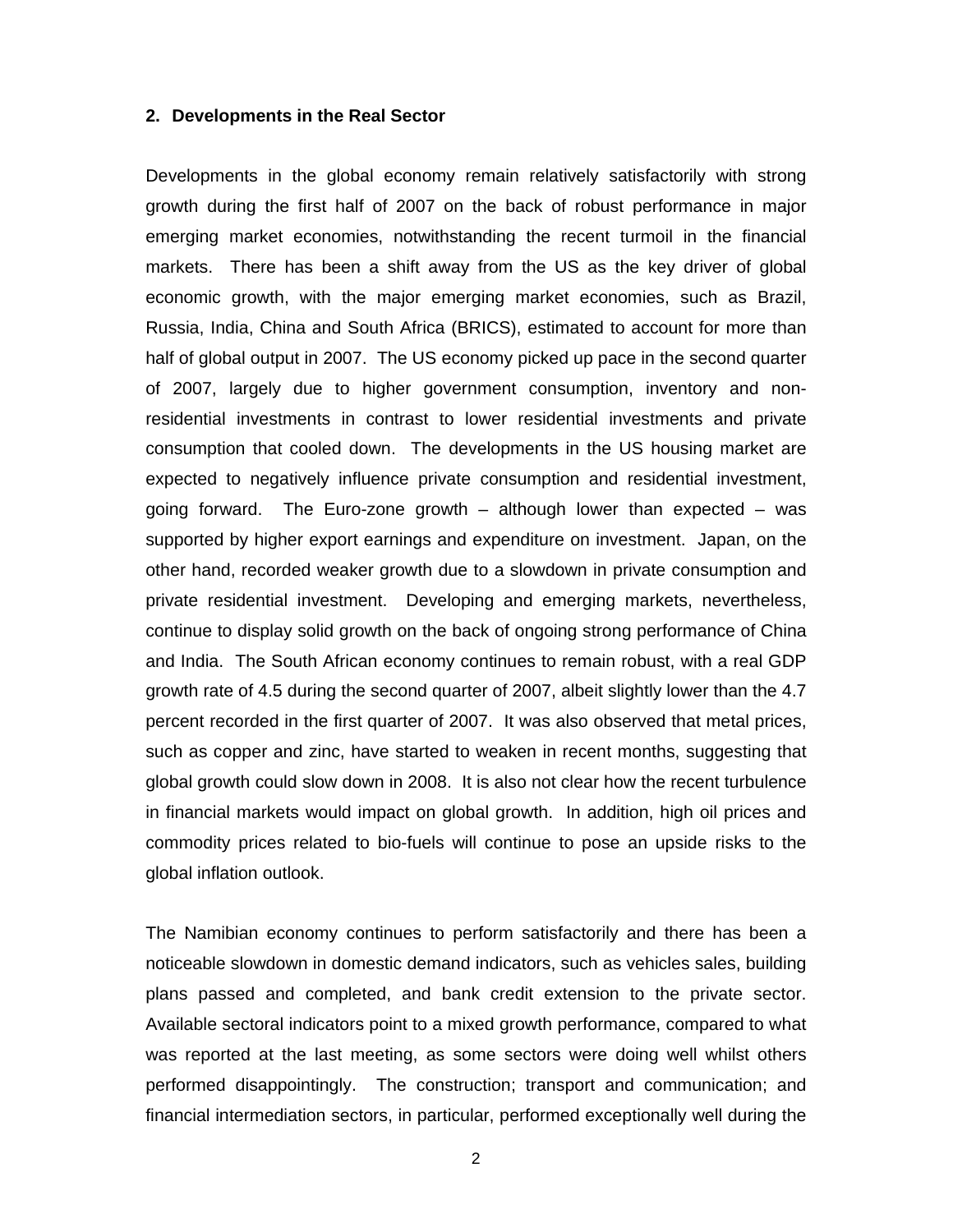second quarter of 2007. Other sectors, such as agriculture, hunting and forestry, as well as electricity and water also displayed robust growth, albeit at lower rates than in the preceding quarter. The growth in the mining and quarrying sector slowed more significantly as reflected in a decline of output growth during the second quarter relative to the first quarter. This is also evident in the hotels and restaurants category, which showed a significant slowdown in real growth. In addition, the wholesale and retail trade sector also continued to reflect prevailing market conditions by displaying slower growth.

### **3. Credit Extension to the Private Sector**

Growth in credit extended to the non-government sector continued to display a downward trend. For instance, the annual growth rate in credit extension to the nongovernment sector slowed from 13.4 percent at the end of June 2007 to 12.4 percent at the end of August 2007.

The downward movement in the growth of credit extension was reflected in credit extended to both businesses and individuals. The annual growth in credit to businesses at the end of August was 9.7 percent, while that for individuals stood at 13.9 percent. The corresponding rates for June 2007 were 10.1 percent and 15.2 percent, respectively. It is worth noting that growth in mortgage credit decelerated to a rate of 21.9 percent during August 2007, from 26.5 percent recorded in June 2007. Growth in credit to other asset-backed categories, such as vehicles sales, also slowed in the month of August. Additionally, growth in instalment credit also slowed from 9.3 percent in June 2007 to 8.3 percent in August 2007. In line with the decelerated growth in credit extension, the downward trend in the growth of other demand indicators continues, such as the lower number of new vehicles sales, for which growth slowed to a monthly rate of 3.6 percent and an annual rate of 1.5 percent during August 2007. The comparative rates in July were 4.2 percent and 3.1 percent, respectively.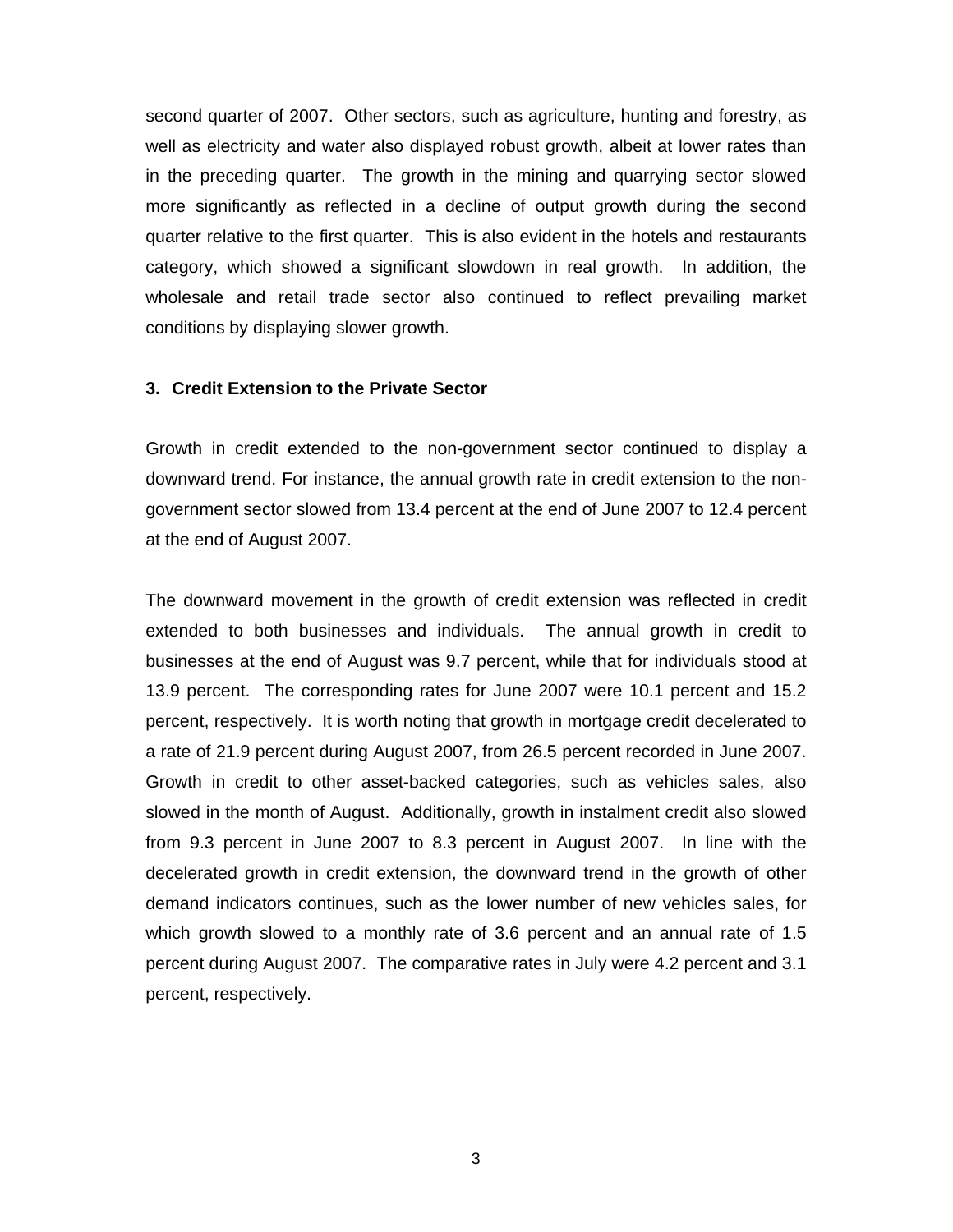## **4. Inflation Developments**

Since the monetary policy meeting held in August this year, inflation has moderated to 6.7 percent in September form 6.8 percent in August and from 7.2 percent in July, which could be attributed to the tight monetary policy stance pursued since the middle of last year.

The moderation in inflation was mainly due to the decline in transport inflation, which decelerated from an annual rate of 7.2 percent in July 2007 to 4.8 percent in September 2007. This could largely be attributed to the categories "operation of personal transport equipment" and "public transportation services", which substantially declined from annual rates of 12.5 percent and 8.5 percent in July 2007 to 6.6 percent and 0.7 percent in September, respectively. Food price inflation, however, continues to put pressure on the consumer price index fuelled by a combination of factors including by the increased demand for bio-fuels, the general increase demand for food from rapidly growing emerging markets and adverse supply shocks resulting from unfavourable weather conditions.

The persistent high and volatile international oil price continues to be a worrying factor that drives inflation in a number of net oil-importing countries, including Namibia. The renewed hope in the growth prospects of the US and the upcoming winter season, as well as the demand expectations in the US, following a crude oil inventory decline, has resulted in the international price of crude oil hovering around US\$82 per barrel for the month of September 2007. It is, however, worth noting that domestic pump prices are not likely to increase within the short-term. Thus, more price pressure is not expected from this component in the short-term.

The South African Production Price Index (PPI), being a leading indicator for consumer price inflation in both South Africa and Namibia, showed a moderation of 9.4 percent during August 2007 compared with the 10.3 per cent during the preceding month, notwithstanding the pressure from agricultural food prices. Despite the slowdown in the last couple of months, the PPI continues at disturbingly high levels and, therefore, remains a threat to future inflation. The PPI, and its

4